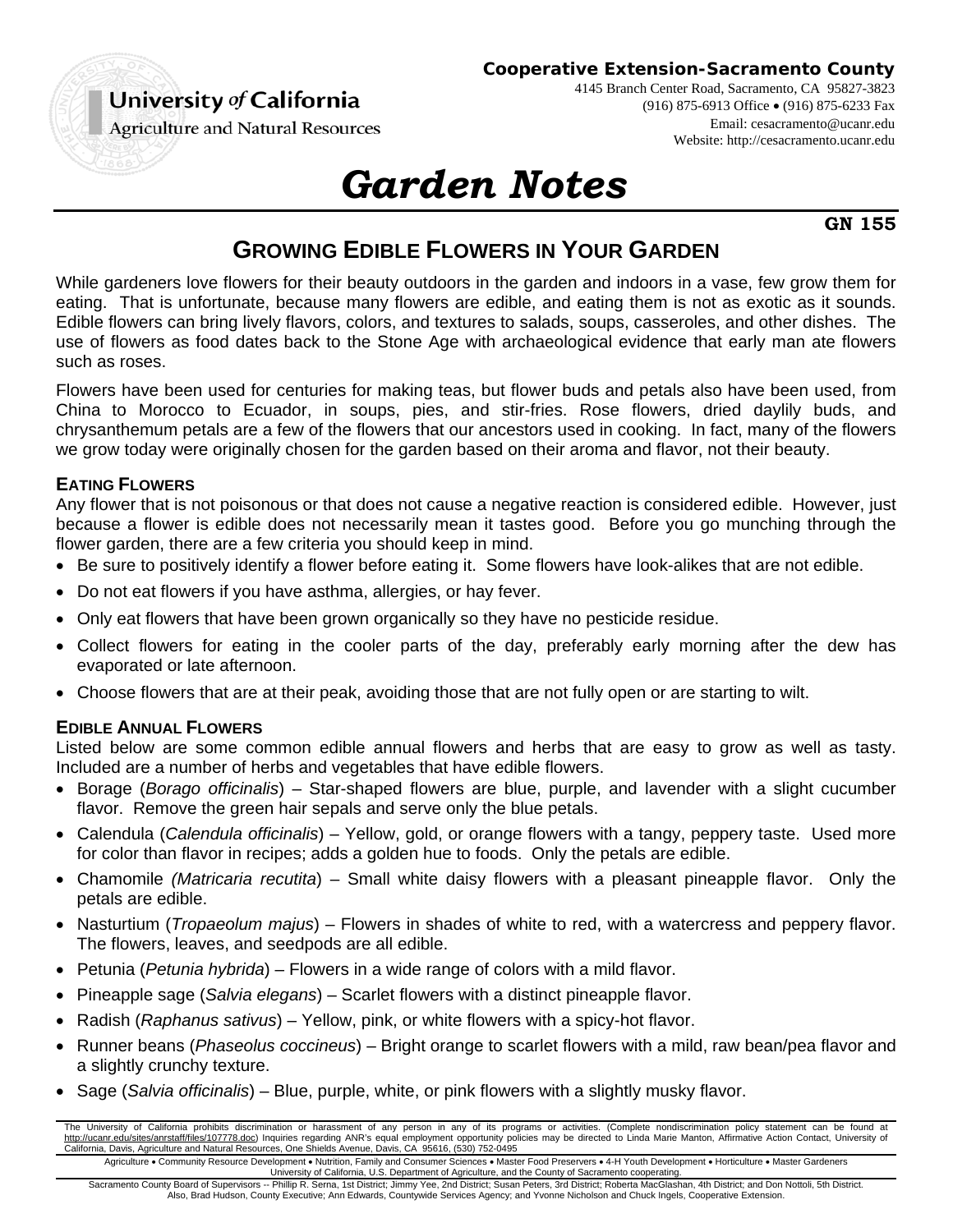- Scented geranium (*Pelargonium* spp.) White, red, pink, or purple flowers with flavors such as apple or lemon, depending on the variety. The rose- and lemon-scented varieties have the best flavor.
- Signet marigold (*Tagetes tenuifolia*) Gold, yellow, or orange flowers with a citrus flavor.
- Snapdragon (*Antirrhinum* spp.) Flowers in a wide range of colors with a bland to bitter flavor.
- Squash (*Cucurbita* spp.) Yellow to orange flowers with a mild, raw squash flavor. Remove stamens and pistils prior to eating.
- Sunflower (*Helianthus annuus*) Flowers come in white, yellow, orange, or burgundy. Flower petals are bittersweet. Only the petals are edible.
- Tuberous begonia (*Begonia x tuberhybrida*) Flowers are white, pink, yellow, red, orange, or multi-colored and have a light lemon flavor and a crisp texture. *Note: Only hybrid varieties are edible.*
- Viola, pansy, and Johnny-jump-up (*Viola* spp.) Violet, white, pink, yellow, or multi-colored flowers with a sweet lettuce flavor.

#### **EDIBLE PERENNIAL FLOWERS**

Flowers of these perennials and herbs offer a broad range of flavors.

- Baby's breath (*Gypsophila* sp.) White or pink flowers with a mild, slightly sweet flavor.
- Bee balm (*Monarda didyma*) Red, pink, white, or lavender flowers with a strong, spicy, mint flavor.
- Chives (*Allium* spp.) Onion chives, also known as garden chives (*A. schoenoprasum*) have lavender flowers with a mild onion flavor. Garlic chives (*A. tuberosum)* have white, star-shaped flowers with an onion/garlic flavor.
- Daylily (*Hemerocallis* spp.) Flowers come in a wide range of colors. The flower buds have a slight asparagus or green bean taste. Flower petals are crunchy (like a crisp lettuce leaf) with a flavor that ranges from slightly metallic to sweetly floral or faintly of chestnuts/beans.
- Dianthus/Pinks (*Dianthus* spp.) Pink, rose, white, or red flowers with a spicy, clove-like flavor.
- Hollyhock (*Alcea rosea*) Flowers come in a wide range of colors and have a bland to slightly bitter flavor.
- Red clover (*Trifolium pretense*) Sweet-tasting pink or red flowers.
- Tulip (*Tulipa* spp.) Come in a wide range of colors and have a mild, slightly sweet pea-like flavor and a tender, crisp texture*. Note:**Some people are allergic to tulips, so take precautions when trying them initially. Look for numb hands or an upset stomach.*
- Violet (*Viola odorata*) Small purple, yellow, or blue flowers with a strong, sweet, very floral flavor.

#### **TREE AND SHRUB FLOWERS**

Even trees and shrubs produce edible flowers. Here are a few of the best.

- Apple (*Malus* spp.) White to pink flowers with a floral to slightly sour taste.
- Elderberry (*Sambucus* spp.) Sweet cream-colored flowers. *Note: Some of the wild, red-berried varieties are poisonous, so be sure to get the cultivated edible varieties. Use only the florets, as all other parts of the plants, including the stems, are poisonous.*
- Hibiscus (*Hibiscus rosa-sinensis*) Flowers are orange, red, or purplish-red with cranberry and citrus overtones. Makes a nice beverage when boiled.
- Lavender (*Lavandula angustifolia*) English lavender has tiny purple flowers with a strong lemon-perfume taste.
- Lilac (*Syringa* spp.) Fragrant lavender, white, or pink flowers with a slightly bitter, lemony flavor.
- Rose (*Rosa* spp.) Flowers come in a range of colors from white and yellow to pink, orange, and red. Most varieties have a strong floral taste; however, some of the dark red varieties may have a strong metallic taste. Remove the bitter white portion of the petals. Rose hips are also edible.
- Rosemary (*Rosmarinus officinalis*) Flowers are light blue, dark blue, or pink and have a slightly pine-like, resinous flavor.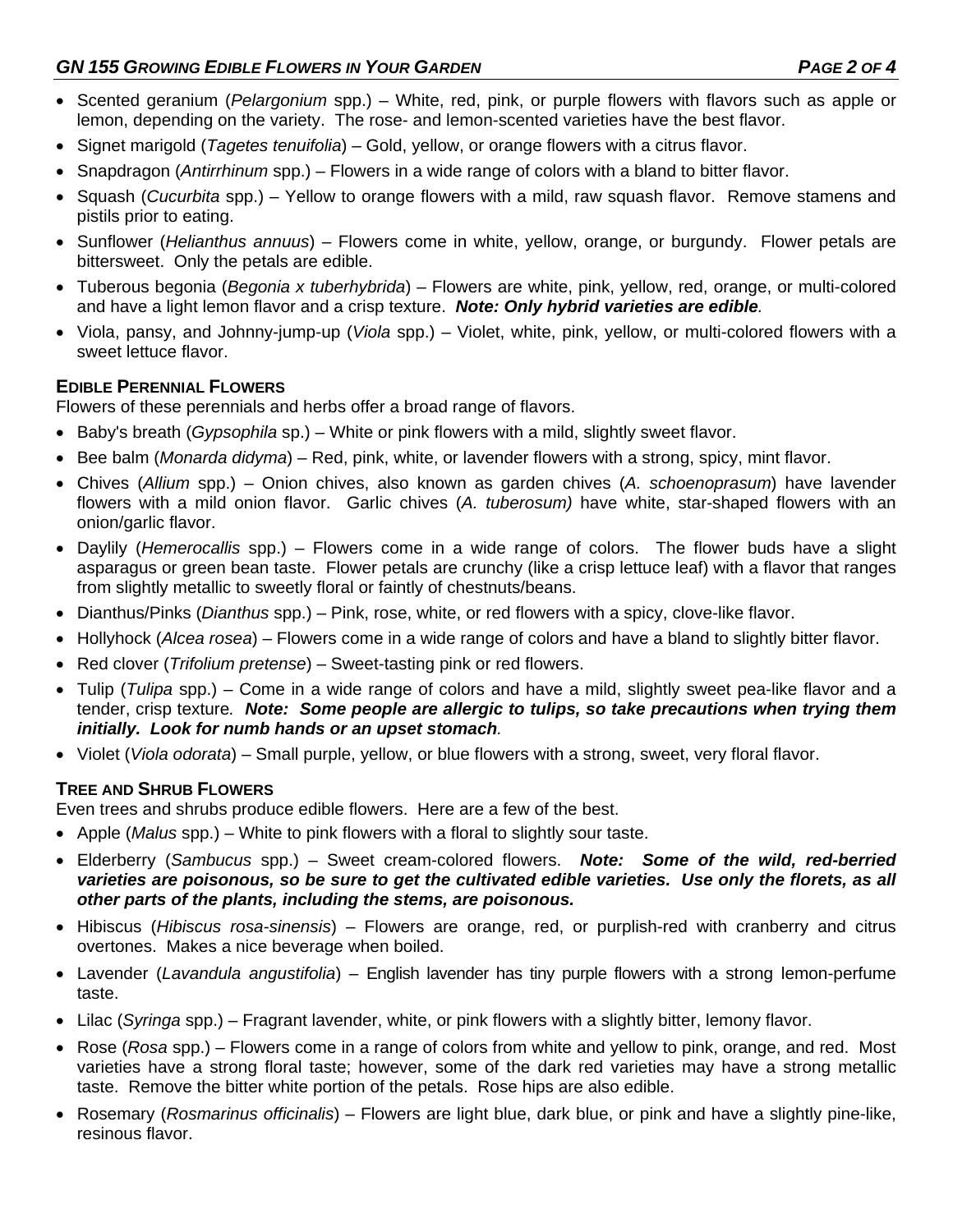#### **HOW TO GATHER EDIBLE FLOWERS**

- Like any fruit or vegetable, when and how you harvest can influence the quality of the food. Harvest early or late in the day when the blossoms are cool. Sugars and volatile oils, the basis for aroma and flavor, are highest before heat and photosynthesis converts them into starch.
- Pick flowers and place them in a shaded basket without crushing them. Most blossoms should be harvested at or near opening. Discard blemished blossoms. Gently clean off any dirt or insects and store clean blossoms in a hard container in the refrigerator to prevent crushing.
- Before using, gently wash the flowers and remove the stamens and styles (reproductive parts inside the flower) before eating. Flower pollen can detract from the flavor, and some people are allergic to it.
- Not all parts of all flowers are edible. While flowers such as violas, violets, scarlet runner beans, and clover are entirely edible, some flowers have only edible petals. These include calendula, chamomile, roses, sunflower, and tulip. Pluck the petals of these flowers for use in salads and cooking. For most flowers (except violas and pansies), the sepals (parts below the petals) are not tasty and should be removed before eating. In addition, some flowers, such as roses, dianthus, and signet marigolds have a bitter white portion at the base of the petals where they attach to the flower that should be removed.
- Have fun experimenting with beautiful and tasty flowers that can dazzle your friends and family at mealtimes.

#### **SOME FLOWERS TO AVOID**

While exploring different ways of using edible flowers, be careful. There are a number of poisonous plants containing substances that can cause symptoms such as upset stomachs, rashes, and headaches. Be very careful when tasting flowers, because even if they do not make you sick or cause any of the other symptoms listed above, some toxic reactions take time to manifest themselves. It is important to make sure that you properly identify the flowers before eating them. And remember...even edible flowers should be eaten in moderation.

| <b>Common Name</b>              | <b>Scientific Name</b>                        | <b>Part of Plant</b>   |
|---------------------------------|-----------------------------------------------|------------------------|
| Amaryllis                       | Hippeastrum puniceum                          | <b>Bulb</b>            |
| Anemone                         | Anemone tuberosa and other spp.               | All                    |
| <b>Autumn Crocus</b>            | Colchicum autumnale                           | All                    |
| Azalea                          | Rhododendron spp.                             | All                    |
| Belladonna Lily (Naked Lady)    | Amaryllis belladonna                          | <b>Bulb</b>            |
| <b>Bird-of-Paradise</b>         | Strelitzia reginae                            | Seeds and pods         |
| <b>Buckeye (Horse Chestnut)</b> | Aesculus arguta; A. hippocastanum; other spp. | Seeds, flowers, leaves |
| <b>Buttercup</b>                | Ranunculus spp.                               | All                    |
| Caladium                        | Caladium bicolor and other spp.               | All                    |
| <b>Cardinal Flower</b>          | Lobelia cardinalis                            | <b>Bulb</b>            |
| <b>Castor Bean</b>              | Ricinus communis                              | Seeds                  |
| <b>Clematis</b>                 | <b>Clematis</b>                               | All                    |
| Daffodil                        | Narcissus pseudonarcissus                     | <b>Bulb</b>            |
| Datura                          | Datura meteloides                             | All                    |
| Delphinium                      | Delphinium spp.                               | All                    |
| Four O'Clock                    | <b>Mirabilis</b>                              | Seeds, roots           |
| Foxglove                        | Digitalis purpurea                            | All                    |
| Gloriosa Lily                   | Gloriosa spp.                                 | All                    |
| Hydrangea                       | Hydrangea spp.                                | All                    |
| Iris                            | <i>Iris</i> spp.                              | eaves, rootstock       |
| Jessamine                       | Gelsemium sempervirens                        | All                    |
| Lantana                         | Lantana spp.                                  | All                    |
|                                 |                                               |                        |

Some common landscape and flowering plants that you should **avoid eating** include: